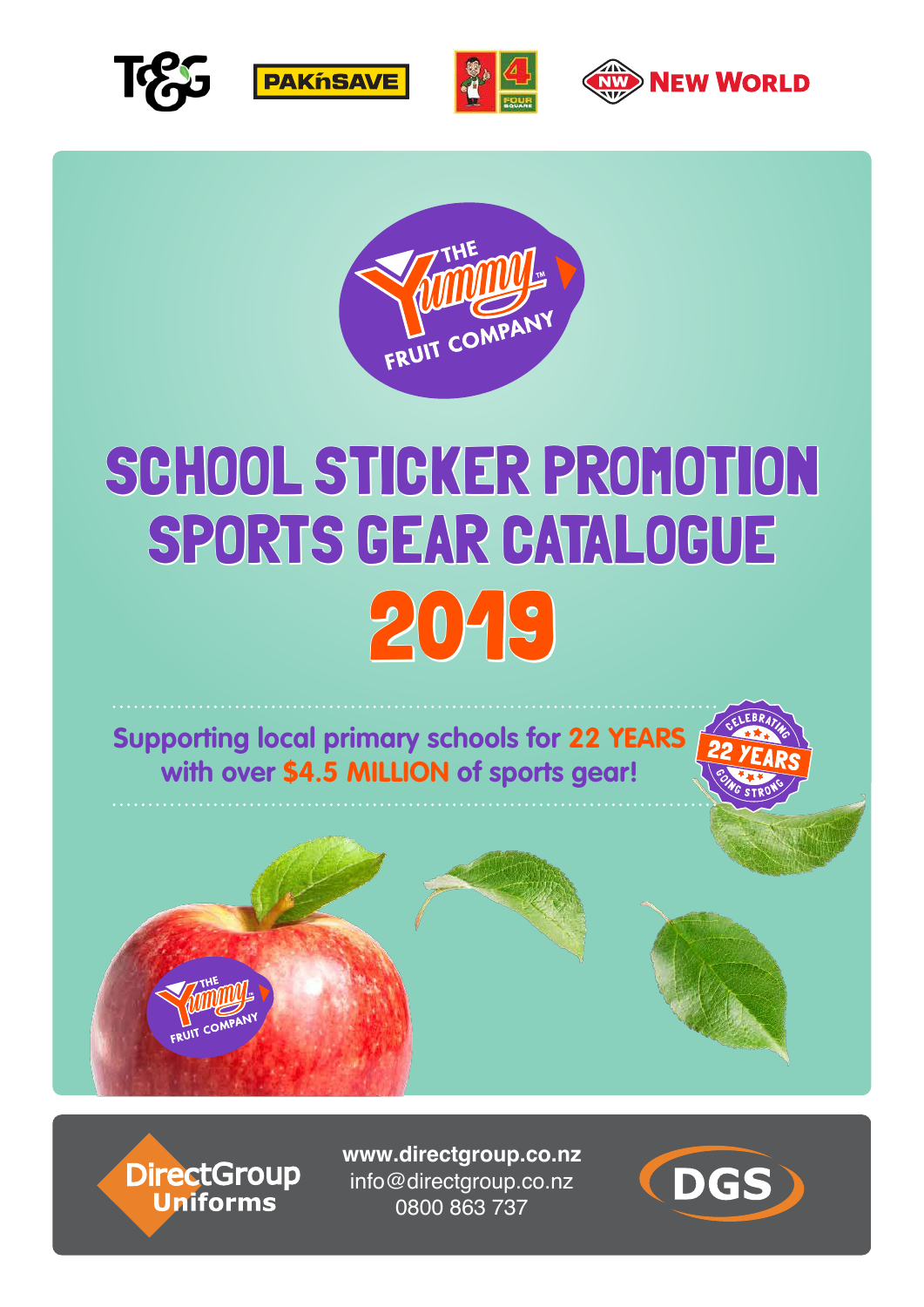

info@directgroup.co.nz 0800 863 737

**Uniforms** 

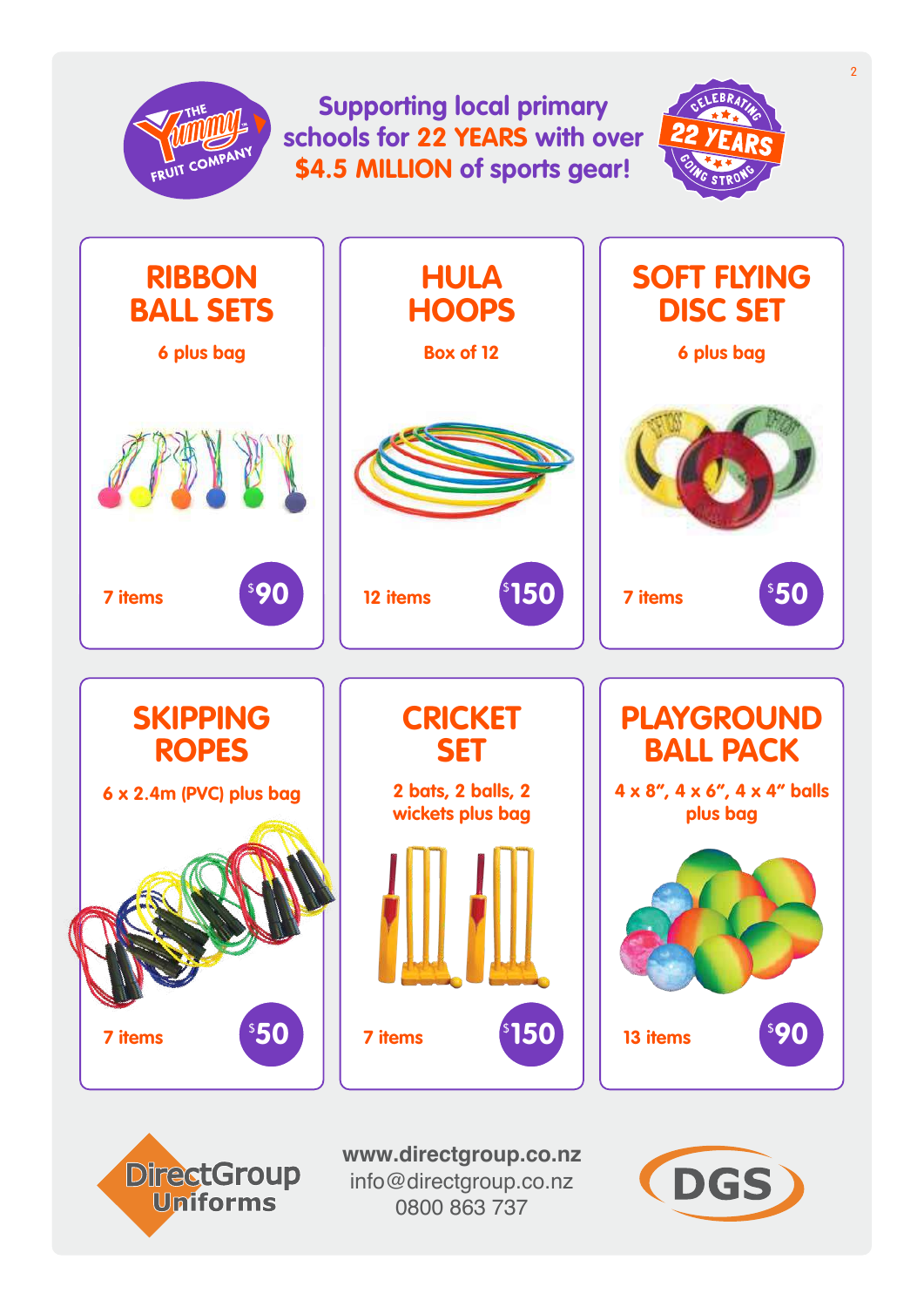## 3 **Supporting local primary schools for 22 YEARS with over**  FRUIT CON **\$4.5 MILLION of sports gear!ELASTICS | VELCRO | SMALL HANDS VELCRO DISC SET BALL PACK 6 x 3 metres per pack 6 packs of 2 bats & 2 tennis balls, 8 small ball plus 1 bag hand balls plus 1 carry bag**  $\sqrt[5]{100}$  $^{\text{\tiny{\textregistered}}\mathbf{60}}$  || 19 items  $^{\text{\tiny{\textregistered}}\mathbf{100}}$  || 11 items  $^{\text{\tiny{\textregistered}}\mathbf{60}}$ **6 items 19 items 11 items TAG RUGBY PACK SWIM PACK 20 flag belts plus 1 carry bag 12 dive rings, 12 dive sticks, 3 kick boards plus 1 carry bag**







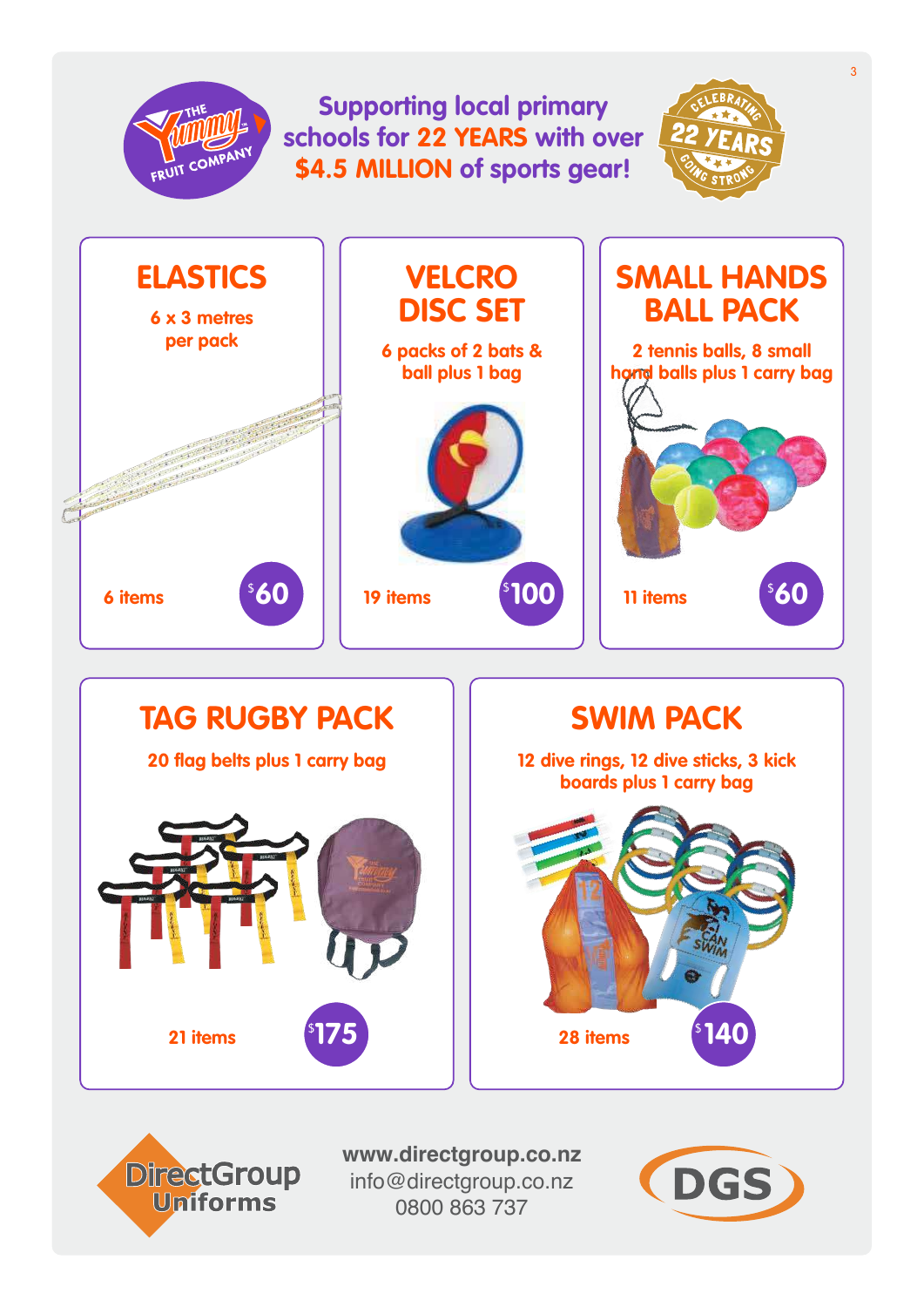

![](_page_3_Picture_1.jpeg)

![](_page_3_Picture_3.jpeg)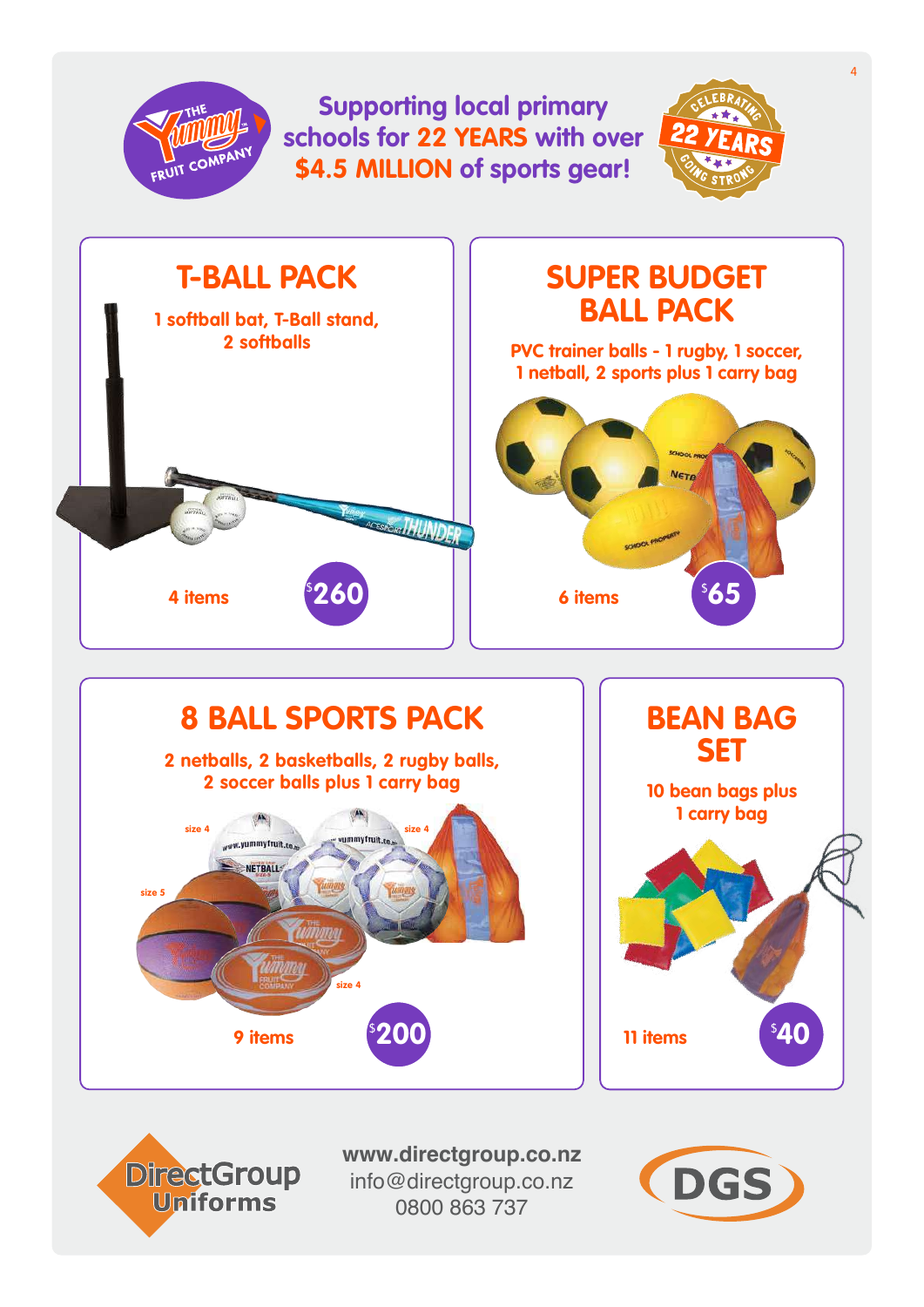## **Supporting local primary schools for 22 YEARS with over \$4.5 MILLION of sports gear!**

 $\overline{\text{TV}}$ 

![](_page_4_Picture_1.jpeg)

![](_page_4_Picture_2.jpeg)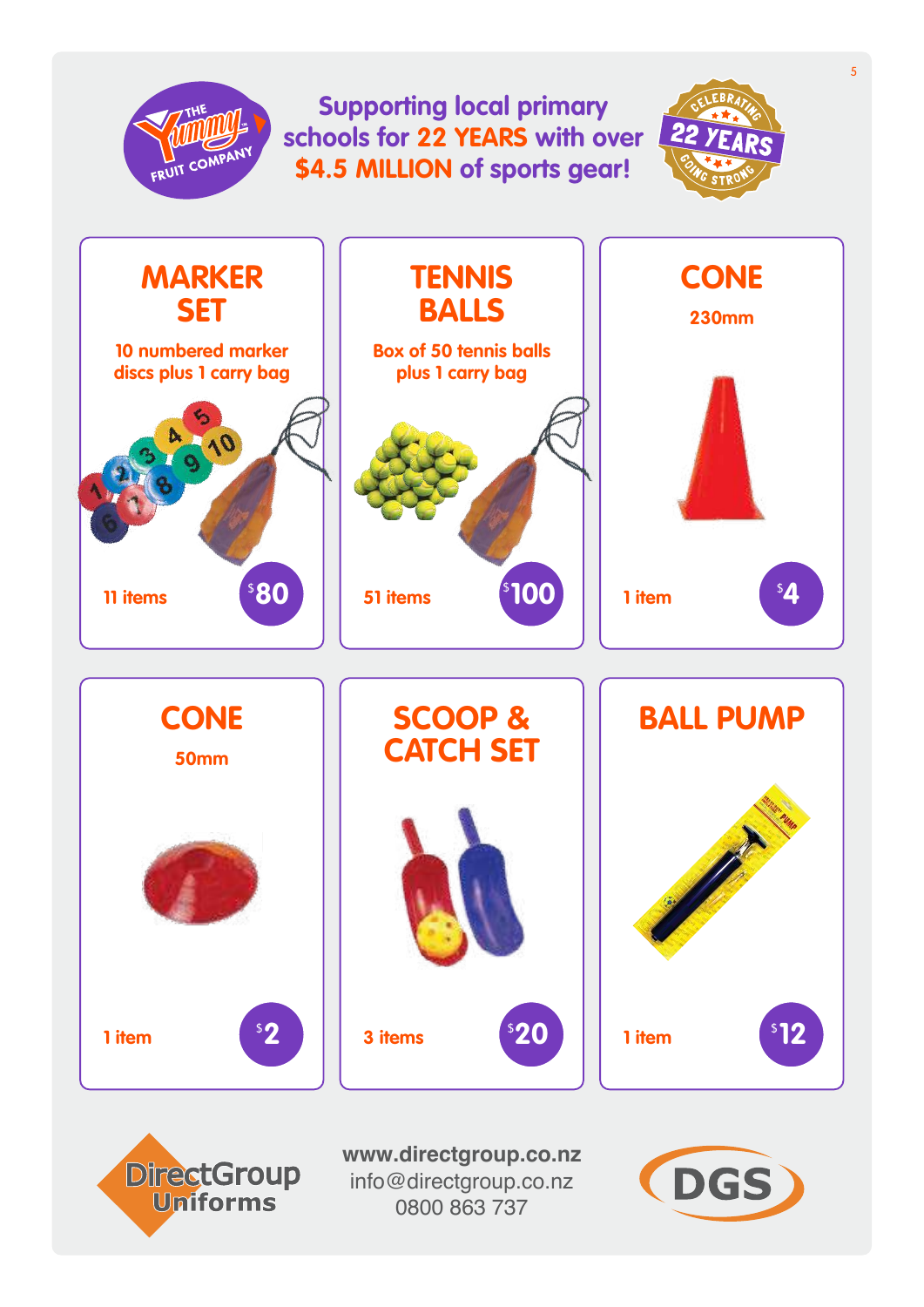![](_page_5_Picture_0.jpeg)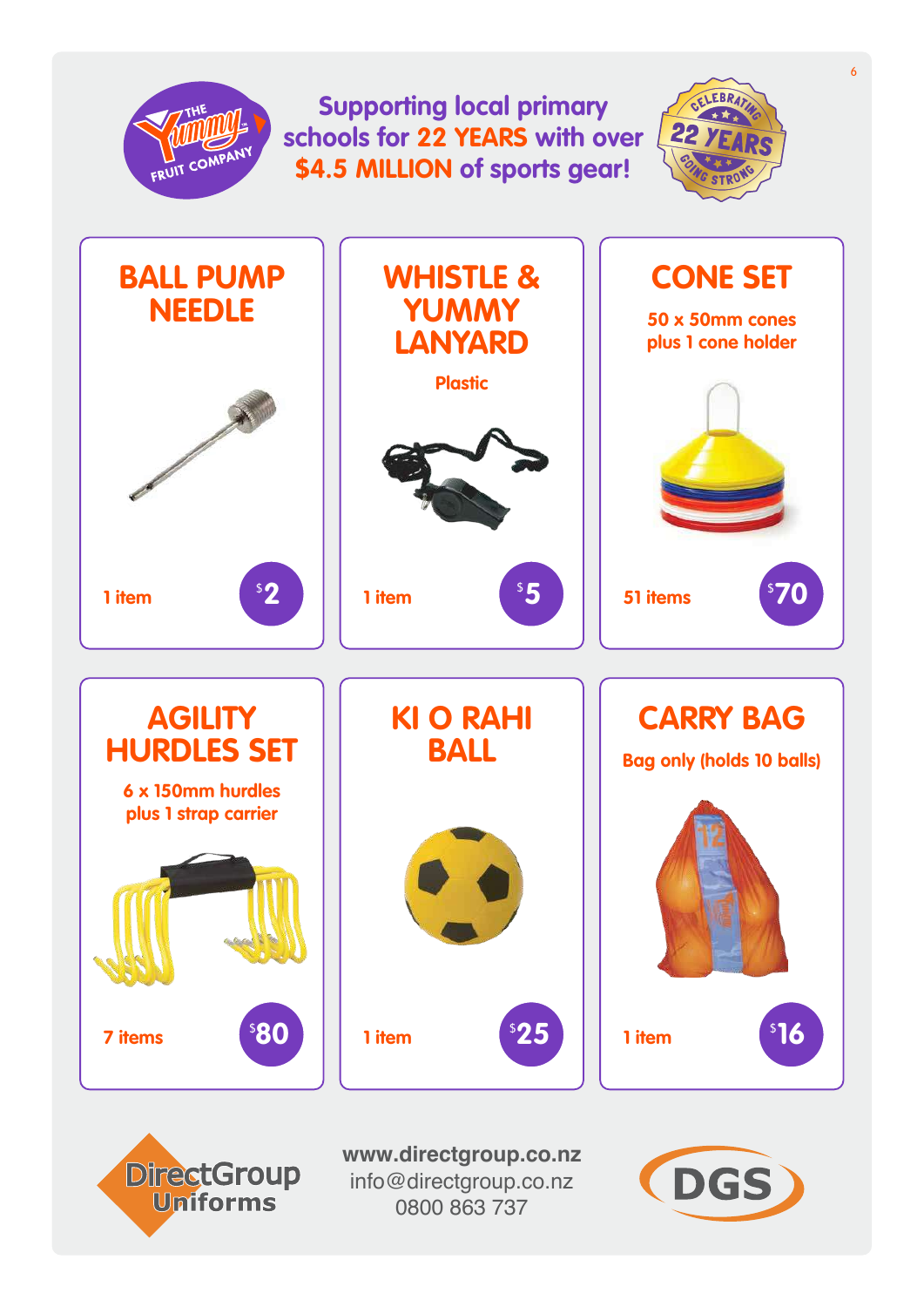![](_page_6_Picture_0.jpeg)

![](_page_6_Figure_1.jpeg)

![](_page_6_Picture_2.jpeg)

![](_page_6_Picture_3.jpeg)

![](_page_6_Picture_5.jpeg)